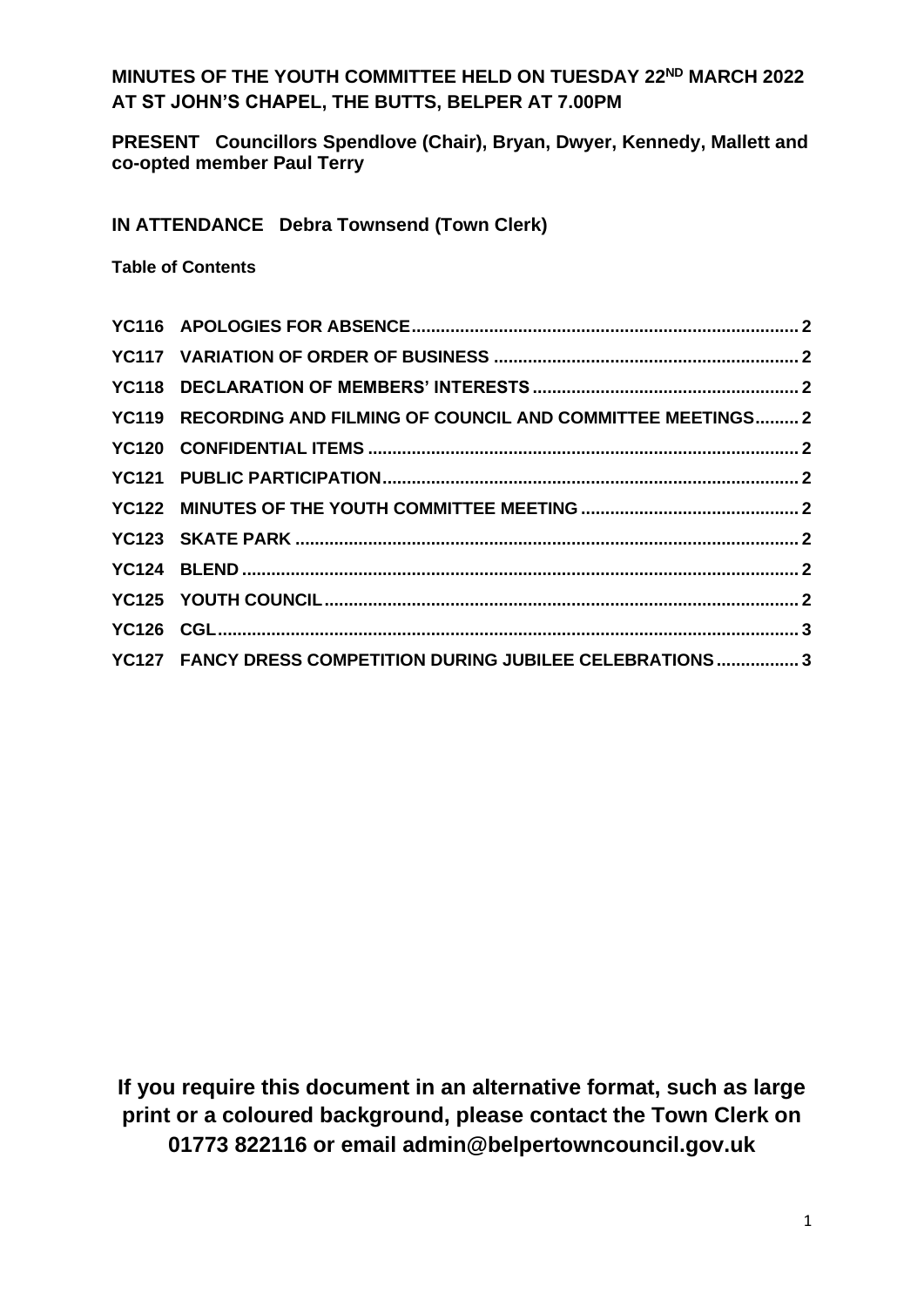**YC116 APOLOGIES FOR ABSENCE** An apology for absence were received from Cllr Walls **YC117 VARIATION OF ORDER OF BUSINESS** None **YC118 DECLARATION OF MEMBERS' INTERESTS None YC119 RECORDING AND FILMING OF COUNCIL AND COMMITTEE MEETINGS Noted YC120 CONFIDENTIAL ITEMS** None **YC121 PUBLIC SPEAKING** None **YC122 MINUTES OF THE YOUTH COMMITTEE MEETING RESOLVED** that the minutes of the Youth Committee meeting held on 23<sup>rd</sup> November 2022 be agreed as a true and accurate record. **YC123 SKATE PARK RESOLVED that a report be submitted to the next Council Meeting (12.4.22) requesting support to progress a skate park project as follows; a) To consider potential locations b) To informally approach landowners as appropriate c) To commence public consultation d) To explore grant funding e) To explore the provision of a trim trail on any proposed site YC124 BLEND** Cllr Dwyer provided an update on activities and advised that current engagement was very good.

## **YC125 YOUTH COUNCIL**

An update was provided, and it was felt that additional mentoring would be beneficial for members of the Youth Council. Youth Council had also agreed to purchase 2 tablets for the use of the Chair and Communications Manager. A quote had been received for 2 x Kindle 16gb Fire 7's at a cost of £49.99 each.

## **RESOLVED that**

**a) at the next review of terms of reference for the Youth Committee, it be agreed that the Chair of the Youth Council be co-opted to be a member of the Youth Committee.**

**b) 2 Kindle Fire 7's be purchased as above.**